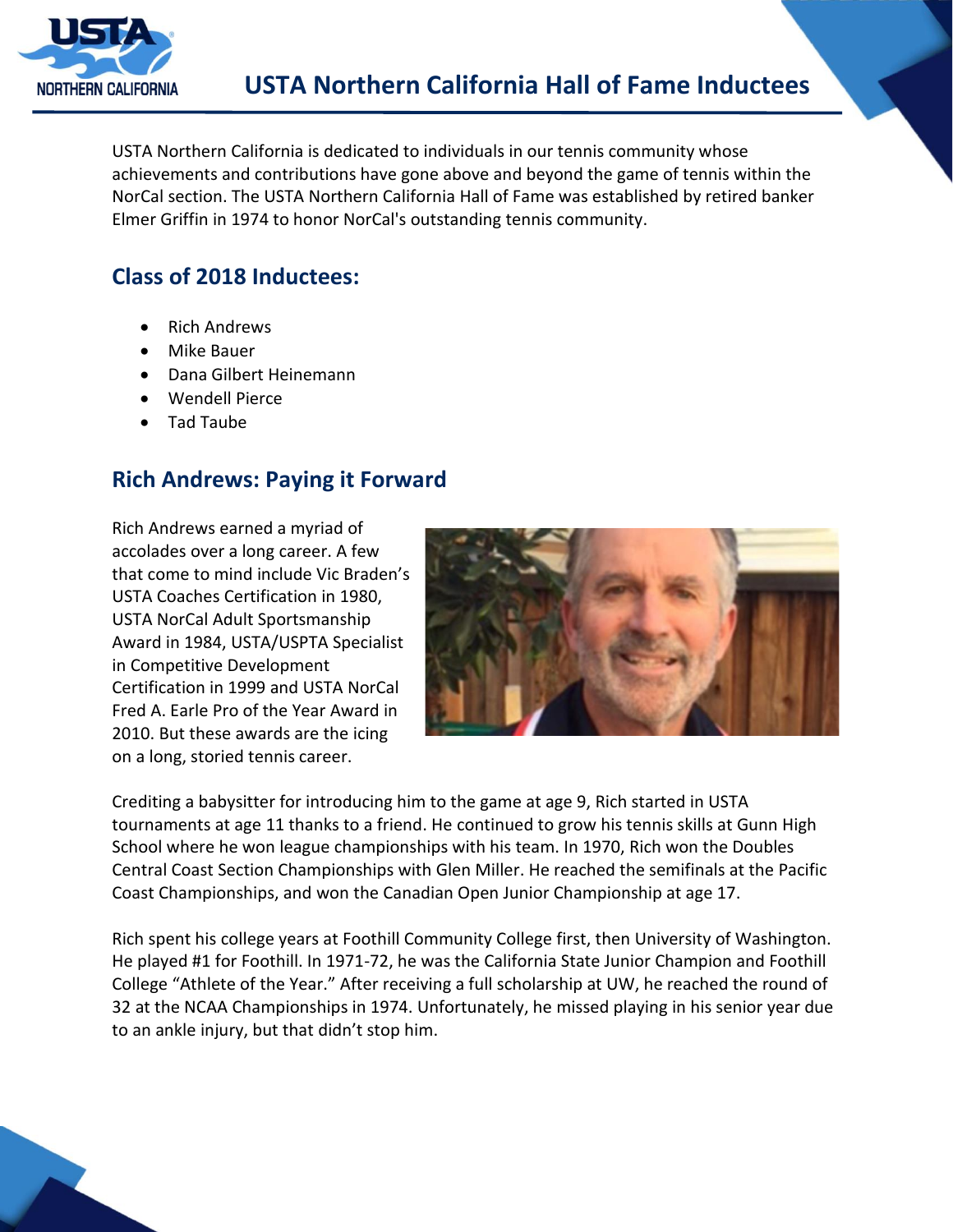

In 1975, Rich started the Racquet Shop Incorporated, a tennis shop in Palm Springs. He also started a program for disadvantaged youth at the Boys and Girls Club, teaching the game to 70 boys and girls. In late 1975, when John McEnroe and Bjorn Borg were coming up, he joined Mission Hills Country Club as interim Tennis Director. Mission Hills Country Club used to host the American Airlines tournament (now the BNP Paribas Open in Indian Wells, CA), and a sponsor, Bancroft, asked him to hold a clinic, which Bjorn Borg participated in.

Working in 1976 at Marina Yacht & Tennis Club, the owners and members raised the money to send him to the Australian Satellite Circuit, helping launch his pro career. He made it to Wimbledon and the U.S. Open qualifying, and sustained an ATP ranking for seven years—405 in singles and 286 in doubles. Rich developed a strong junior program with players doing well in college and pro tour.

Rich retired after 32 years from Spare Time where he was Tennis Director. While there, he helped found and develop the Spare Time Junior Tennis Academy which now has two locations—Rio Del Oro Racquet Club in Sacramento and Broadstone Racquet Club in Folsom. He worked closely with Bill and Margie Campbell (Owners) to develop the academy as Corporate Tennis Director. His program has produced more than 25 national junior titles. He also organized Friday Night Live, a state-sponsored endeavor to promote alcohol and drug free youth programs.

Rich served as a Tournament Director for more than 30 events. Between his pro career as a player and a coach and his leadership in developing youth programs, you could say Rich lived his desire to pay it forward.

# **Mike Bauer: As a Player and Coach – Committed to Helping People Enjoy the Game**

As a young boy, Oakland-born Mike Bauer wanted to spend time with his dad. This gave him a very human reason to jump into tennis, which he did on Park and Rec courts. His dad is a passionate tennis player. Mike also played soccer and basketball, so you can say he was a sports enthusiast.



He attended JFK High in Richmond, first, then when the family moved to Orinda, he attended Miramonte High. He met his longtime coach, Lynne Rolley, the Tennis Director at Sleepy Hollow Tennis Club. By 1977, he was North Coast Champion in singles and doubles, was ranked 45 nationally in 18s and was in the top 10 in Northern California.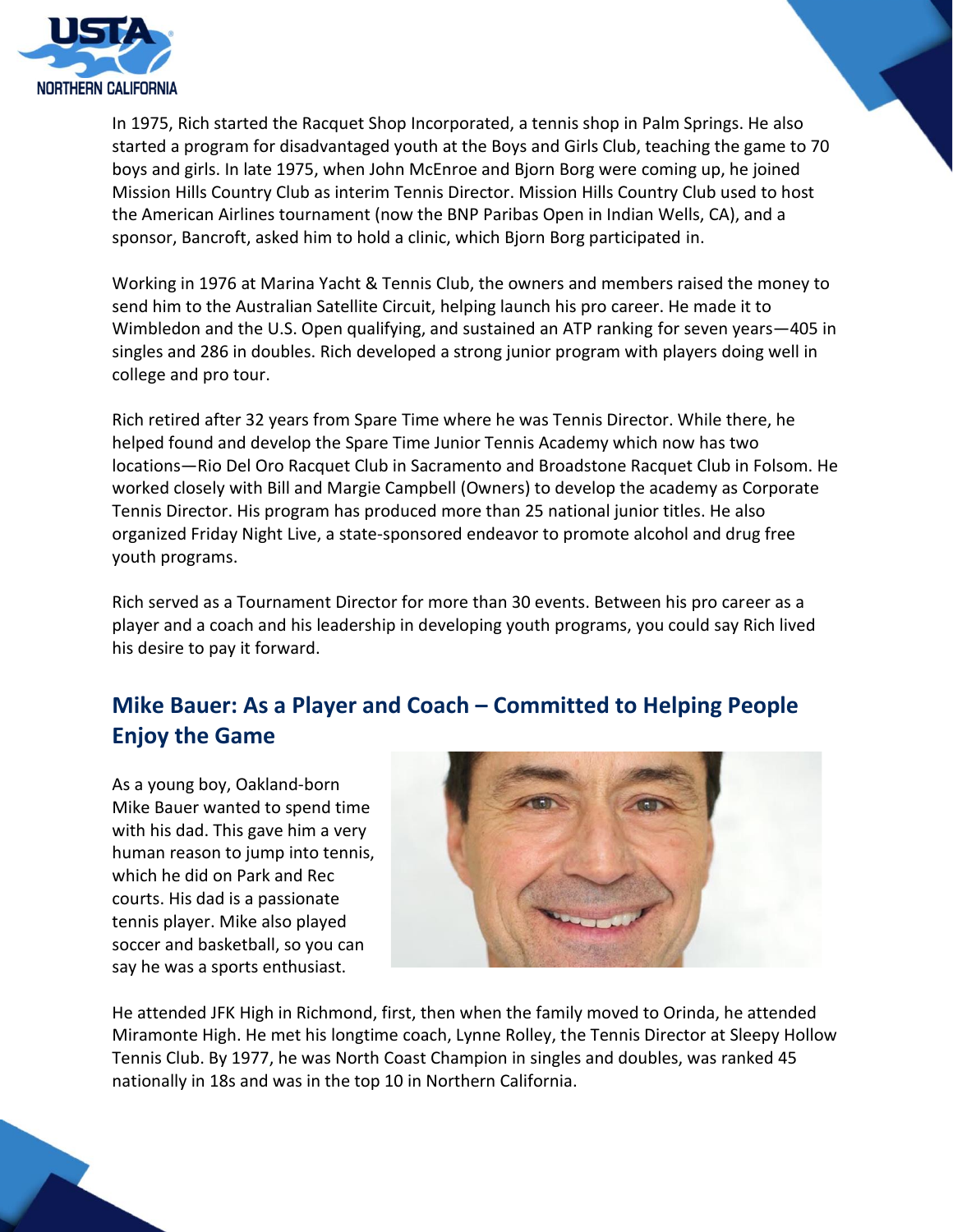

As a freshman, Mike made the tennis team at the University of California, Berkeley, as a walk on. He credits his time at Berkeley as his game changer by learning how to be a pro player and noting that most of the players on his team eventually went on the pro tour. As a sophomore, he played #5 on the team that went to the NCAA finals. During the 1980-1981 season, he was ranked #3 in the nation in singles. By 1978, he was #1 in the NorCal Men's Open. He was ranked #1 in the 21-under circuit. He joined the Davis Cup team in 1980 as a sparring partner, which included playing with John McEnroe, Jimmy Connors, Stan Smith, Bob Lutz and being around Arthur Ashe, who was the captain.

In the summer 1981, Mike was on the Junior Davis Cup team and participated in the satellite tour – five weeks, four tournaments. In the fall of that year, he won the Manila Grand Prix in doubles with partner John Benson and reached the quarterfinals in singles. He then went on to win at Taipei Grand Prix.

Mike turned pro in 1982 and won Bangkok Grand Prix in singles and doubles, again with partner John Benson. His accolades and wins continued, including a win at the South Australian Open, third round at Wimbledon, and beating Jimmy Connors (#1 in the world at the time) at the La Quinta tournament. His best ranking in doubles came in 1983, reaching #25 in the world and in 1984 in singles, reaching #29. By 1990, he retired in singles and focused on doubles play, reaching the top 40 again. Making good on his desire to spend more time with his dad, the duo won a Silver Ball in La Jolla at the USTA National Father-Son Hard Court Championships that year.

Fully retired from tennis in 1996, Mike stayed in Germany, coaching for the German Federation and working with the Fed Cup team. He won a German Singles Championship in 35-and-over and European Singles Championship. He returned to the San Francisco Bay Area in 2002, where he coached and served as Tennis Director at the Harbor Bay Club. He organized a charity event benefitting the Susan G. Komen Organization for Breast Cancer Research, an event that continues annually today.

Mike is back living in Cologne, Germany. He counts nine ATP doubles titles and three singles titles. With over 40 years of playing or coaching tennis, Mike loves helping people enjoy the game, regardless of their level or background.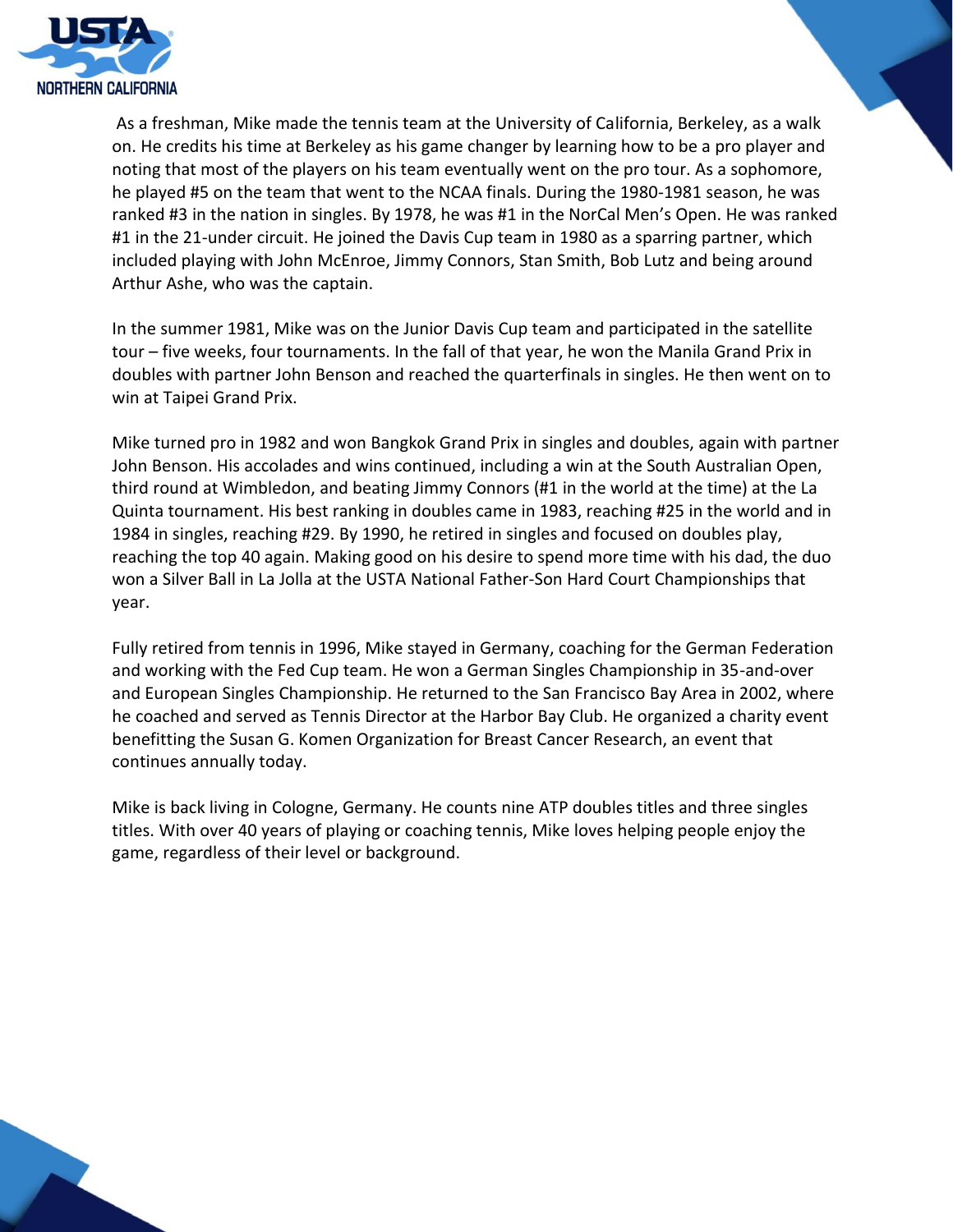

# **Dana Gilbert Heinemann: Do What You Love to Achieve Your Highest Goals**

Six months after picking up her first racquet, Dana was playing in tournaments, shortly after her 10th birthday. Tennis, to Dana, represented a great outlet because of the camaraderie and the focus on practice. Both her brothers, Barry and Brad, were avid players as kids. They began the game with their father, a recreational hard-court player. The



family played on public courts practicing up to seven days a week.

Dana continued her love of the game when she entered Piedmont High and joined the Boys' Team because that group provided the competitive challenge she needed. Other girls, like highly ranked Linda Siegel, soon joined this highly ranked team. Dana was a four-time California State Jr. Girls Singles Champions in 14s, 16s, and twice in 18s. She mirrored that accolade in doubles paired with Linda Siegel. She also ranked in the top 10 USTA National Jr. Singles for 12s, 14s, 16s and 18s. By 1976, Danawon the California State Open Champion Mixed Doubles with her brother Barry and Girls' 16 Pacific Coast Singles Champion.

In 1977, Dana joined the UCLA team, playing #1 and #2 for the next two years. Dana was part of the first group Tennis Coach Gayle Godwin recruited with Title IX, allowing them to compete against top tennis schools including U.S.C., Stanford, Florida and Texas. While at UCLA, she played in the Maccabiah Games, the Jewish Olympics. She earned a gold medal in Singles in Israel, her first international competition. She also qualified for the first WTA main draw Singles, but lost to Martina Navratilova in the first round. In 1978, Dana was ranked #1 in Girls' 18 in NorCal and traveled with the USTA Jr. Federation Cup team.

As an amateur in 1978, Dana racked up her most prestigious title at the U.S. Clay Court Women's Singles Championship in Indianapolis. Entering as a wild card, she beat French Open winner, Virginia Ruzici, on her way to winning the title. She had her best ranking that year reaching #40. In 1980, Dana won the Japan Borden Classic in Singles and was a quarterfinalist at the Japan Open. She went on to win a gold medal in doubles at the 1981 Maccabiah Games. In 1982 at the French Open, she reached the round of 16 as a lucky loser, and also won the Japan Open Doubles Championship with Peanut Louie Harper. She earned a finalist spot at the Sardinia Open and semifinalist spot in Atlanta in Singles. Her results in 1982 earned her a WTA ranking of #53 in the world.

In 1984, Dana retired from the WTA tour and became a teaching pro at Mulholland Tennis Club in Los Angeles. In 1985, she became the first woman tennis teaching pro at Hillcrest Country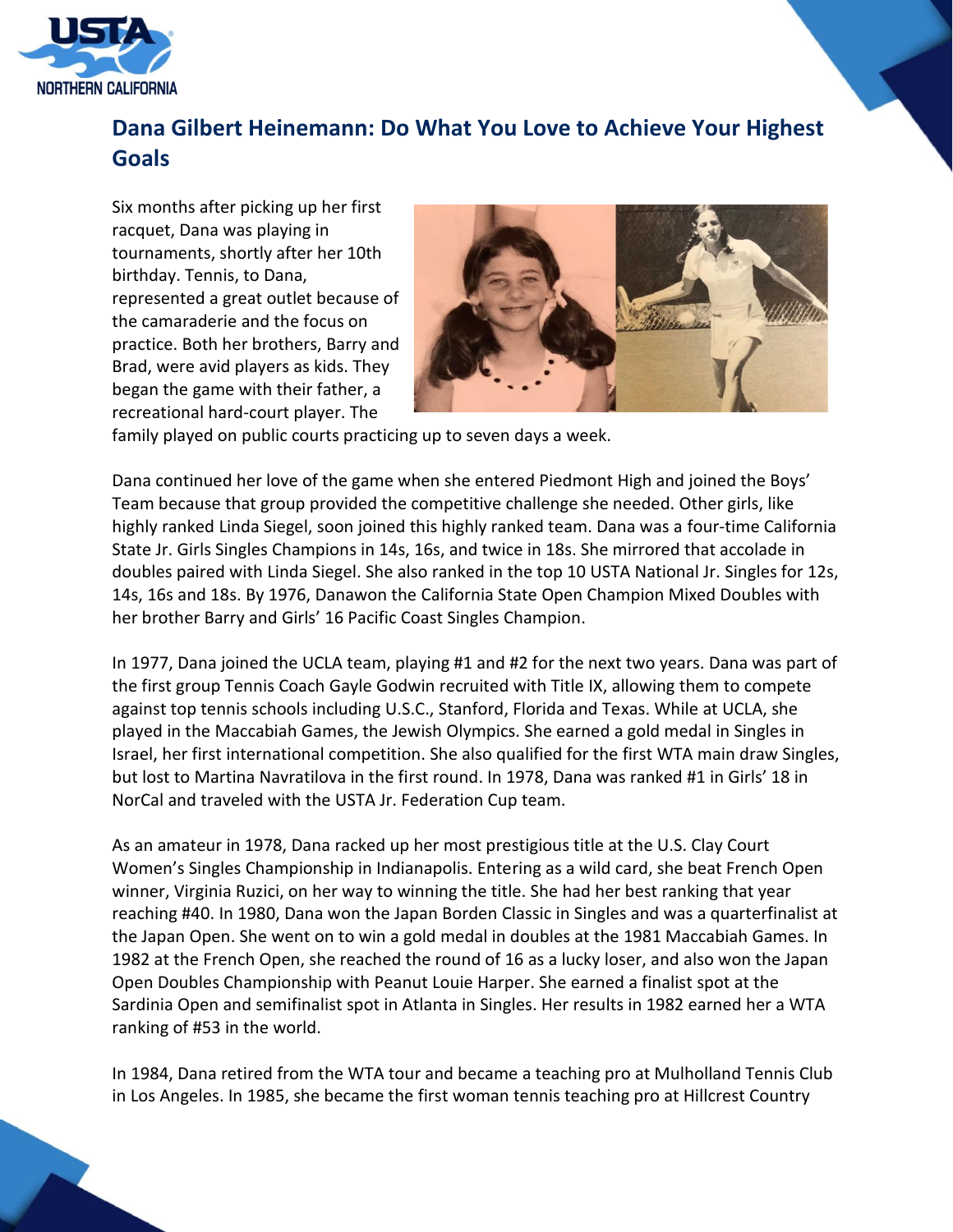

Club. From 1986 until 1992, she assisted her brother Brad with day-to-day tennis affairs and also joined the family's real estate property management firm. To this day, she continues to work in the family business.

#### **Wendell Pierce: A Passion for the Game**

Oakland-born Wendell Pierce lived his passion, tennis. It was a lucky Christmas day for him when, at 15, his sister received a tennis racquet that year. He found the sport interesting and was looking to join a sports team at school. It just so happened that the team practiced close to his home.



Wendell joined the Castlemont High School team in 1970, playing #2 Singles in 1971 and #1 singles the next year. He played at #3 for the Merritt College team both in 1973 and 1974. Wendell's college career continued at Cal State Hayward including such milestones as earning NCAA Division 2 All American status in doubles and finishing #1 in the Far Western Conference both years. Wendell played in the quarterfinals of the NCAA Division 2 in doubles with partner Doug Ditmer. In 1976, he won the Far Western Conference tournament for the #4 singles line, and was a runner-up for the #2 line in doubles with Jeff Jue. In 1977, he won that same tournament for the #2 in singles and the #1 line in doubles with Doug Ditmer.

By 1981, Wendell began playing on a larger stage being ranked #20 in the Men's Open in Northern California. In 1990, he was ranked #2 in USPTA National 35 ranking and was also Player of the Year for the USPTA in singles and runner-up for doubles. He won the USTA Men's 40 National Grass Court Championship in 1995. That same year, Wendell was a finalist in the Men's 40 National Indoor Singles and Doubles Championship and ranked #7 in the nation. He continued to rack up the accolades including reaching #1 nationally in Men's 45 in 2000 and #2 in Men's 50 singles in 2004 and 2005. Wendell has accumulated an impressive 6 Gold Balls, 10 Silver Balls, and 14 Bronze Balls in his career.

Wendell worked for a decade at Plaza Tennis and Sports Shop starting in 1974. He then spent two years in Europe playing in Germany and France. Returning to the U.S., Wendell joined Chabot Canyon Racquet Club as the Head Tennis Pro in 1988. In 1991, he began working as the Boys' and Girls' Tennis Coach at College Prep.

Wendell met a crisis in his tennis career in 2006 when he ruptured a ligament in his wrist a month before playing in the Fred Perry Cup. He was on the national team and won, but his wrist didn't heal. The doctors diagnosed him with Slack Wrist Syndrome. That wrist needed to be fused. For a lesser player, this may mean the end to tennis. But that's not Wendell. He worked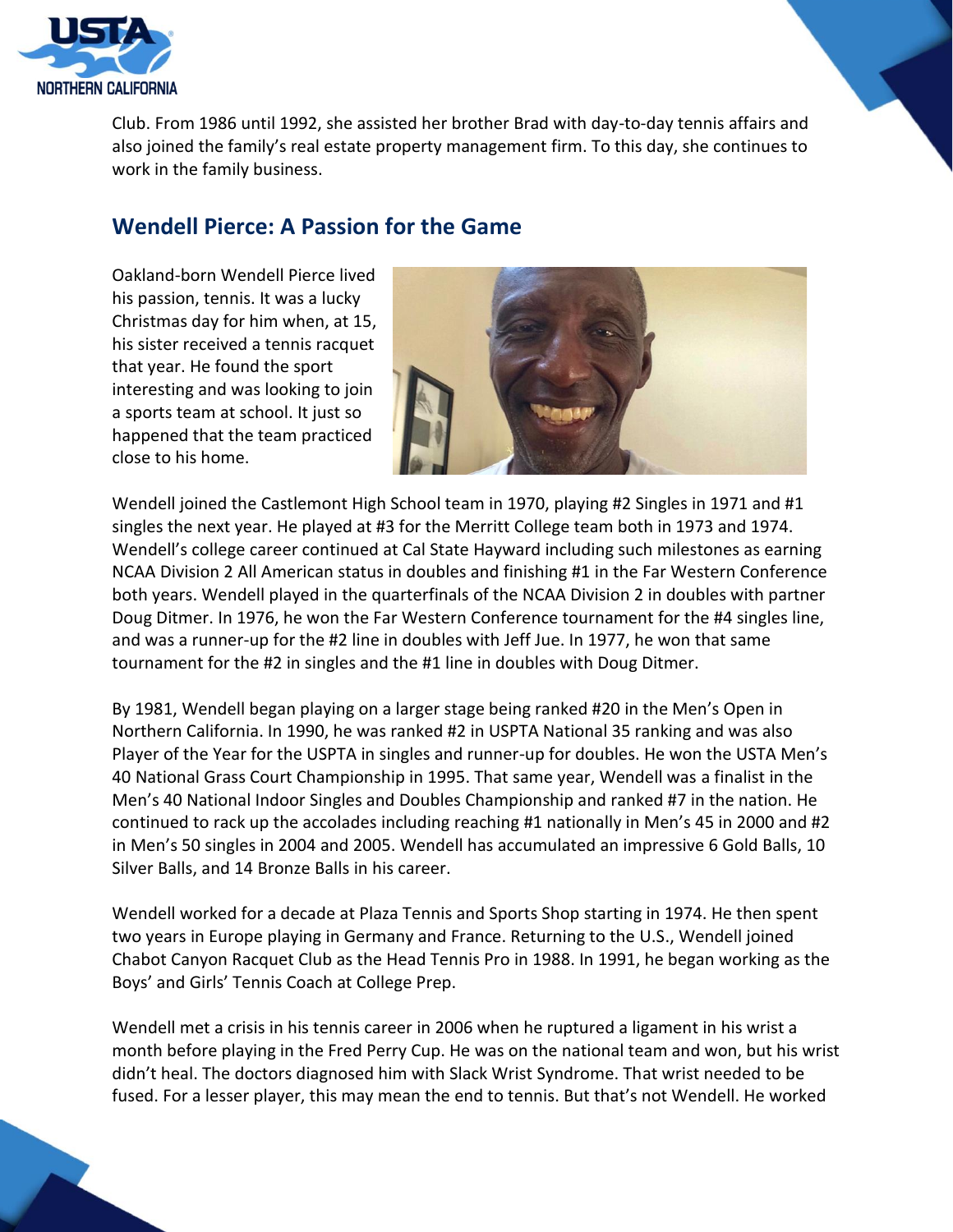

hard to switch hands. He had to start as a beginner, learning strokes, practicing footwork and honing a new spatial awareness. According to Wendell, it took nearly four years to be able to volley. He was ranked #52 nationally in 2016 and #36 in 2017. Wendell is a living example for pure passion for tennis making his mark as a player at all levels, as a coach and as an iconic recovery story.

## **Tad Taube: Philanthropist and Sports Enthusiast**

If you know tennis in Northern California, chances are you know of Tad Taube. After all, his family's name graces the Stanford tennis stadium and he's been a significant supporter of and past chair of the Stanford Athletic Board.

Tad, who was born in Poland in 1931 and immigrated to the United States



in the summer of 1939 just before World War ll, built a remarkable legacy as a philanthropist, business man and sports enthusiast. His storied career began when he earned \$50 a day at Metro-Goldwyn-Mayer. The studio needed Polish and Russian child actors for pro-war propaganda films.

His father guided him to select Stanford for college where he joined the tennis team. After graduation, Tad joined the Air Force where he developed and installed landing systems to help pilots navigate in zero visibility. During his service, he was sworn in as a U.S. citizen.

Tad's post-service career included earning a master's degree in industrial engineering, starting a research lab that developed test equipment for the newly forming semiconductor industry, taking that firm public and then starting his career in real estate. Tad helped apparel magnates, Joseph and Stephanie Koret, diversify their fortune with real estate.

At Stanford University, he established the Taube Center for Jewish Studies and serves on its advisory board. He is also past chair for the Stanford Athletic Board. His support for Stanford Athletics includes his family's principal gift to the Taube Family Tennis Stadium as well as his significant support for Stanford's new football stadium built in 2006. Tad was a founder of the United States Football League in 1982 and principal owner of the Oakland Invaders football franchise.

Other milestones for Tad include serving as chair and founder of the Taube Foundation for Jewish Life & Culture, serving as President Emeritus of the Koret Foundation, and serving as chair and founder of Woodmont Companies, a diversified real estate investment and management firm. He also has served as a trustee at University of Notre Dame de Namur, the